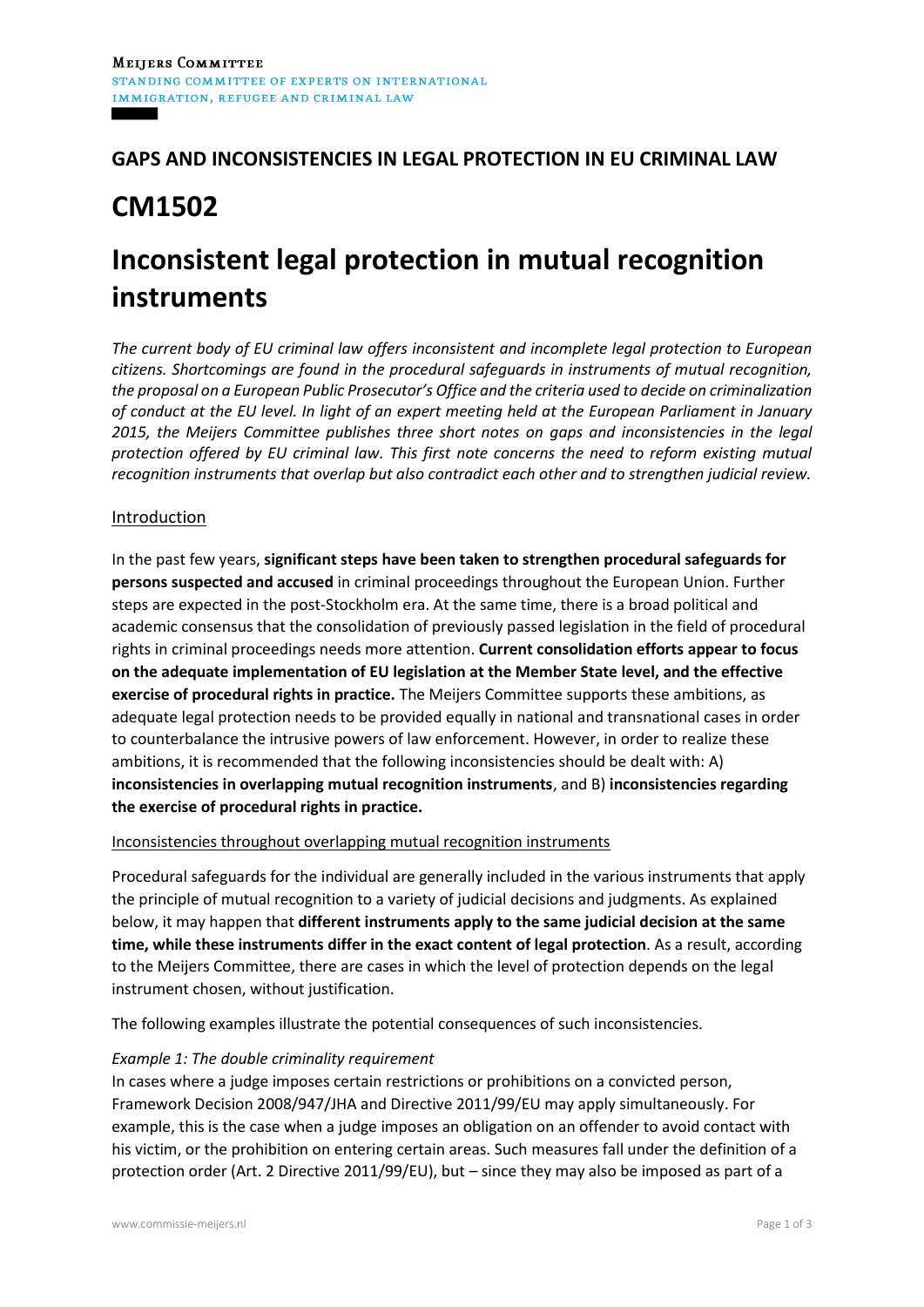#### **MEIJERS COMMITTEE** STANDING COMMITTEE OF EXPERTS ON INTERNATIONAL IMMIGRATION, REFUGEE AND CRIMINAL LAW

conditional or suspended sentence – at the same time they constitute probation measures in the sense of FD 2008/947/JHA.

While Art. 10(1)(c) of the Directive leaves the executing Member State an option to refuse recognition in cases where a foreign protection measure relates to an act that does not constitute a criminal offence under its own law, the Framework Decision prohibits, in principle, the executing Member States from verifying double criminality if the underlying offence is on the well-known list of offences (Art. 10). **Thus, depending on which instrument is chosen, the level of legal protection differs for the same measure.**

#### *Example 2: Limitations on the possibility of adapting foreign criminal sanctions*

Another inconsistency occurs in the same situation as described under example 1 (where a probation measure falls under the scope of both FD 2008/947/JHA and Directive 2011/99/EU). Both instruments enable the executing Member State to adapt the foreign probation measure/protection order. **However**, **while the possibility to adapt is limited under the Framework Decision** – the adapted sanction may never be longer or more severe than the original sanction (Art. 9) – **the Directive does not restrict the executing Member State on this point.**

#### *Example 3: Fundamental rights exception*

Both Framework Decision 2002/584/JHA (on the European Arrest Warrant) and Directive 2014/41/EU (on the European Investigation Order) cover the seizure or transfer of property at the request of the issuing Member State. However, whereas the **EIO Directive (Art. 11(1)(f)) provides an optional ground for refusal** when there are substantial grounds for believing that the execution of such a seizure would be incompatible with Art. 6 TEU and the Charter on Fundamental Rights, the **EAW Framework Decision contains no such fundamental rights exception** (see art. 29).

These examples concern situations that are covered by more than one mutual recognition instrument. In some cases, the applicability of an instrument may simply depend on whether either the victim or a government authority submits a request or issues a warrant to have a judicial decision recognized and executed in another Member State. **As a consequence, the level of legal protection becomes arbitrary.** The examples above warrant the scrutiny of divergences in the level of legal protection throughout mutual recognition instruments in light of the interests of the defendant. Such scrutiny should include an assessment of variations in situations where instruments overlap, and consideration of whether such variations could be justified in light of such principles as the principle of legality, social reintegration, and lex mitior**. If they are found to be unjustified, then coherent solutions should be introduced by way of a horizontal measure applicable to all mutual recognition instruments.**

#### Inconsistencies in the effective exercise of procedural rights

On the road to strengthening procedural safeguards in cross-border investigations and prosecutions, inadequate attention seems to be paid to the effective exercise of rights in practice. **In cross-border cases in particular, it often remains unclear which of the Member States involved is responsible for guaranteeing the effective exercise of procedural safeguards, with the likely result that neither Member State takes responsibility.** Suspects or convicts are in danger of falling between two stools.

For example, if Member State A seeks the surrender of a suspected person by issuing a European Arrest Warrant to Member State B, this decision will not necessarily be subject to judicial review of the merits (including the degree of suspicion) and proportionality of the arrest. The EAW Framework